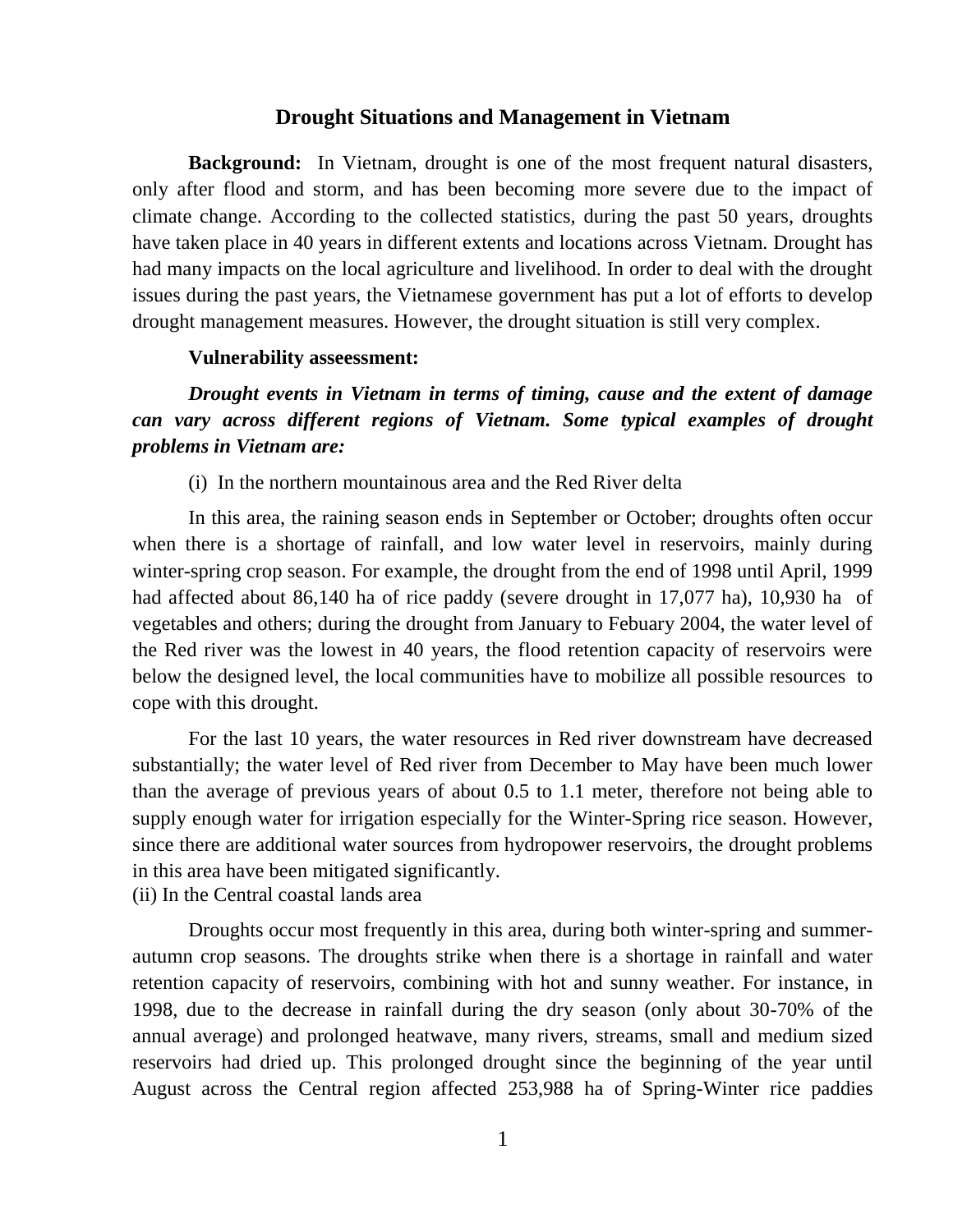(30,739ha destroyed), 359,821 ha of Summer-Autumn rice paddies (68,590 ha destroyed); 153,072 ha of seasonal rice paddies (22,689 ha destroyed); 236,413 ha of fruit plants were affected, including 50,917 ha was destroyed. Moreover, the salt water instrusion had become more serious and wildfires occured in many places, around 3.1 million people had to deal with domestic water shortage. In 2003, the drought in the North of Central region had affected 22,350 ha of Summer-Autumn rice paddies (8,980 ha was destroyed); around 5,000 ha of vegetables and other crops were destroyed

During the Winter-Spring crop season of 2005, there had been a shortage of rainfall and prolonged heat wave in the Central Coastal Southern provinces. This led to the substantial decline in water flow on river systems and reservoirs' water level, water shortage and drought situation were very severe. As the result, 30,000 ha of farm lands in Khanh Hoa, Ninh Thuan and Binh Thuan had been unable to be cultivated, about one million people had not had enough water for their domestic use, industrial and livestock production.

(iii) In the Central Highland area and South East region

Droughts in this area occur in all cultivation seasons, more frequently in Winter-Spring crop season. Since the many farm lands do not rely on irrigation work systems, the drough situation is mainly affected by the weather conditions. For instance, the drought from February until April 2012 had affected 14,380 ha of crops, of which 6,767 ha were severely damaged; from May to August 2002, droughts continued to take place in the Central Highlands area destroyed 6,200 ha of Summer-Autumn rice paddies, 4,460 ha of seasonal rice paddies; 28,210 ha of vegetables, 1,360 ha of fruit and industrial plants. In 2005, the drought in the Central Highlands area occured at the same time with the drought in the South East central region. This drought had damaged 11,000 ha of crops.

(iv) In the Mekong River delta (the South West area)

The water shortage and drought situation occur in all cropping seasons in the South West area, more often lead to salt water intrusion. These problems had signficantly affected agricultural production and people's livelihood. For example, droughts since the end of 1998 to April 1999 had affected 4,420 ha of farm lands; from February to April 2012 droughts had affected 50,000 ha of rice paddies, of which 13,000 ha were severely damage.

### **The causes of droughts:**

Meteorological conditions, hydrology, forest management, water resources management and the quality of meteorological and hydrological forecast are objective and subjective factors that lead to the drought problem in Vietnam.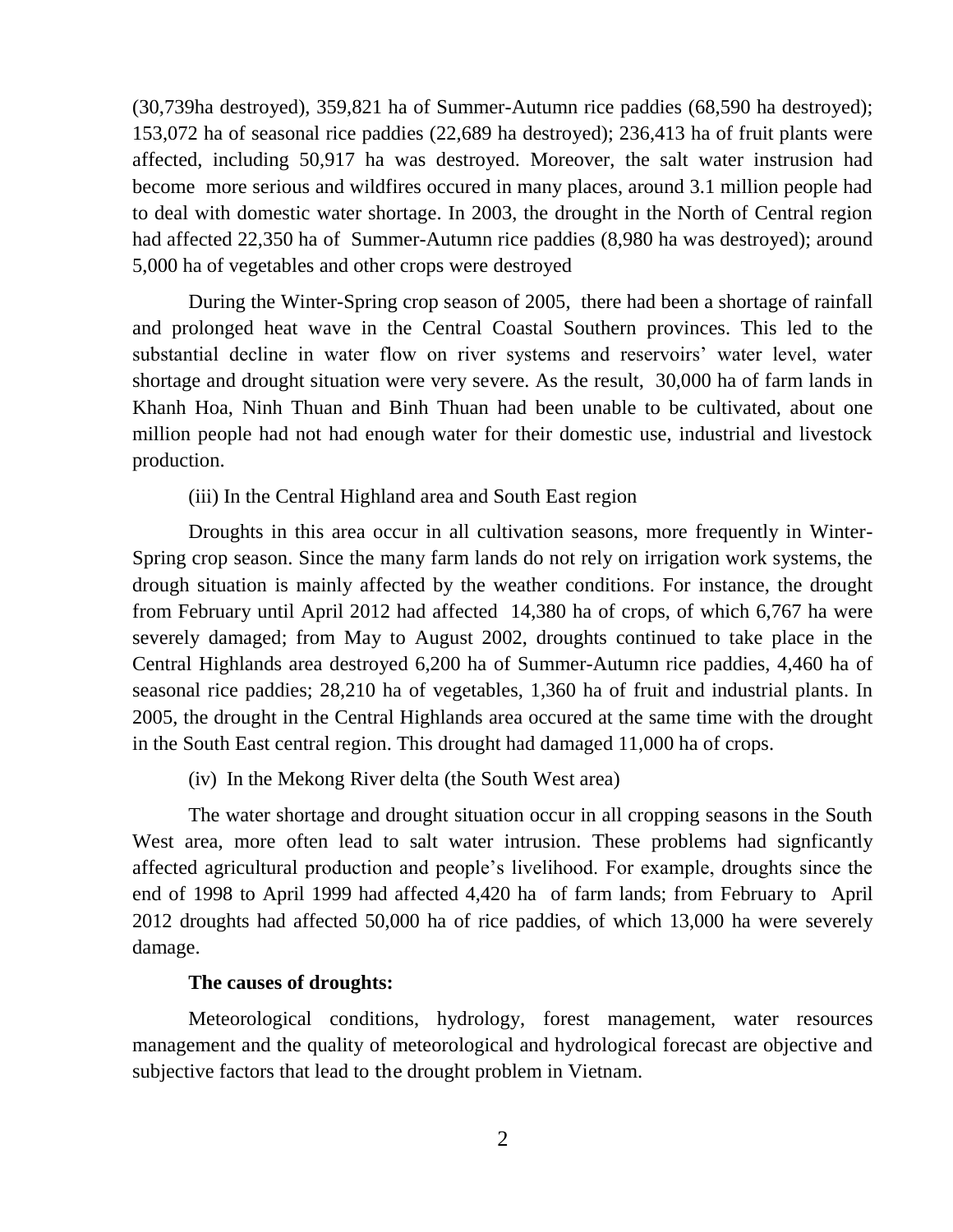#### *(i) Objective factors:*

Being located in the South East Asia region, having the typical tropical and tropical moonsoon climate, Vietnam has very diverse rainfall patterns and significantly large volume of rainfall, forming many large rainy regions. Rainfall distribution are seasonal, the rainy season is from April to October, having 80-90% of the annual rainfall, while the dry season is from November to March, having 10-20% of the annual rainfall.

As the weather condition described above, even though the average rainfall is quite high, the rainfall distribution is not even, in various places and times water shortage and droughts still occur. In recent years, due to the impact of climate change, the average temperature has increased, leading to greater evaporation volume, especially during dry season; the rainfall distribution has become more extreme, the rainfall is mainly focused during the rainy season with very high intensity while substantially reduced during the dry season.

The second objective factor is the natural flow and the flow distribution of streams and river systems. Vietnam has 2,360 rivers with a length of 10 km or above. Among thirteen largest river basins with the area of more than  $10{,}000 \text{ km}^2$  such as the Red river (Da, Thao, Lo), Thai Binh River, Ma River, Ca River, Đong Nai River, Mekong River, etc, there are 10 international river basin (only 3/13 rivers originate from Viet Nam and having the downstream in neighbouring countries, 7 rivers originate from neighbouring countries and flowing to Vietnam). This means that Vietnam is subjected to not only many international constraints but also various complex water sharing issues, especially when countries of upstream region have increasingly exploited their water resources and contructed more large resevoirs to store water, leading to reduction in water flow to the downstream region.

## *(ii) Subjective factors:*

First of all, it is due to the ineffective forest management and protection. Before 1945, the forested area of Vietnam is 43%, however, in 1995 this area decreased to only 29% and after "The new 5 million hectares of forest program" and improvement of watershed conservation policies being carried out, the forest coverage now can reach nearly 40%. Moreover, the distribution of forested areas are not even across different regions, the quality of these forests are not good enough for effectively regulate the flow between dry season and rainy season, leading to less water flow during the dry season.

Secondly, the over exploitation and development of irrigation systems, hydropower systems and other water resources mining projects have led to the depletion of water resources, both surface and under ground water. The coordination between relevant sectors in water use and multi-purpose water service is not efficient enough, for example, the issue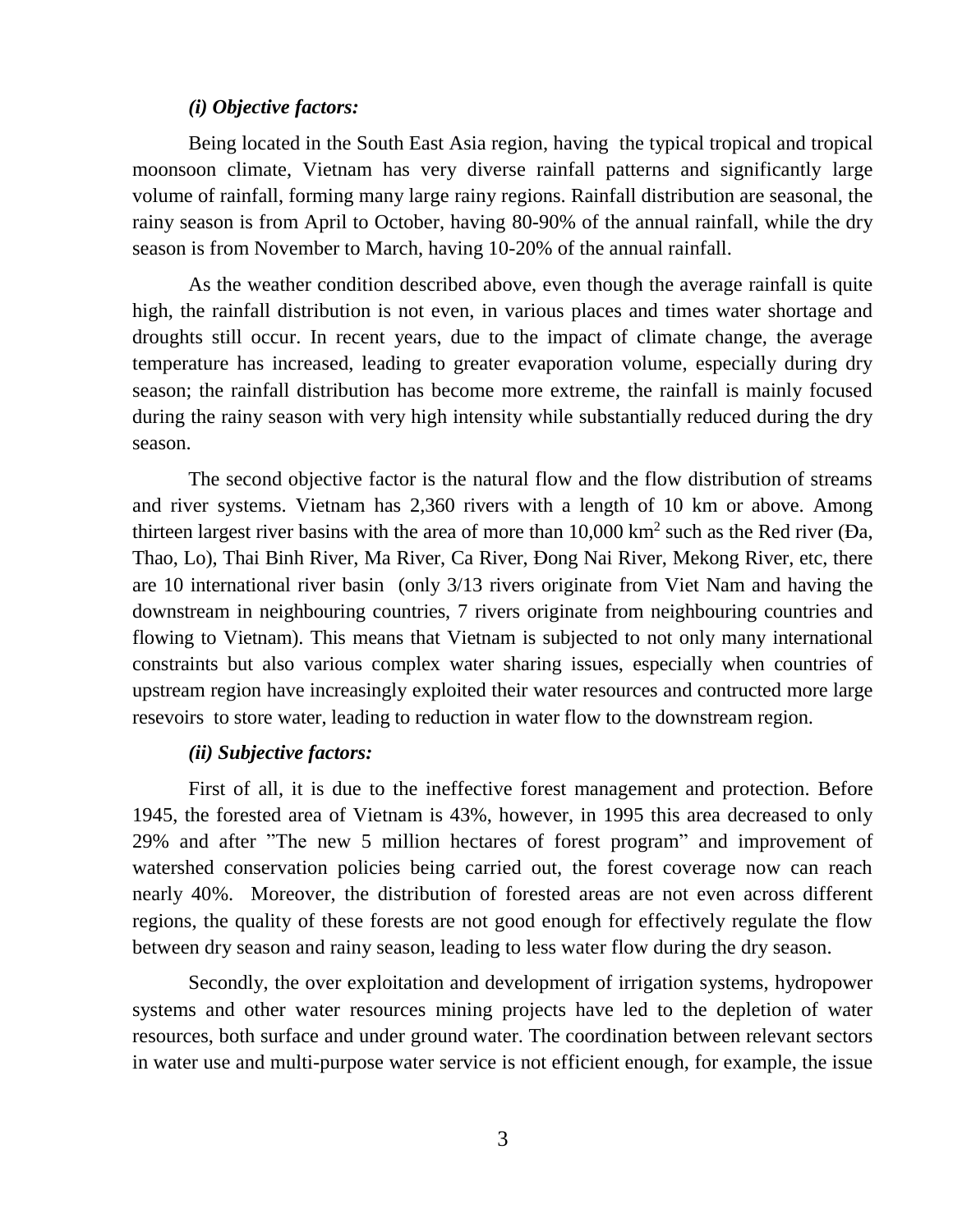of regulating the flow from hydropower reservoirs to the downstream during dry season is still very prevalent.

Thirdly, the quality of meteorological and hydrological forecasts are not good enough, resulting in ineffective planning and timing for crop production, and passive reservoir water storage planning, putting a lot of pressure on irrigation water supply, especially during the period of water resources shortage.

## **Droughts management measures which have been implementing in Vietnam**

a) Strengthening reservoir construction, maintenance and upgrading. Currently, hydropower reservoirs and irrigation reservoirs can store around 10% of the total ground water volume in Vietnam. Therefore, it is necessary to construct more water storage facilties. During few decades ago, the Vietnamese Government has invested in construction of various major reservoirs such as Cua Dat, Ta Trach, Krong Buk Ha, etc. Besides, "the Program to ensuredam/reservoir safety" has been developed and implemented since 2003 in order to ensure major reservoirs' safety and maximize their designed capacity. Currently, the main achievement of this program is that basically the repair of large reservoirs with the capacity of 10 million  $m<sup>3</sup>$  and above have been completed while the repair for small reservoirs are still under implementation.

b) Increasing the ensued meansure of irrigationsystems. The designed ensued meansure existing irrigation systems is 75% (a 75-years return periods). In order to meet the demands of production and people's livelihood, the ensued meansure of the exsiting facilities has been improved to 85% (a 85-years return periods). The maintenance and upgrading of the irrigation systems have to ensure this objective.

c) Managing and increasing the coverage of protected forest areas and the forest watersheds. In 1995, the forest coverage of Vietnam was only around 28.2%, decreased by 5 million ha in comparision with the coverage before 1945. "The 5 million hectares of forests Program" has been developed in order to manage and conserve effectively the remaining forest, while reforest 5 million hectares to increase the forest coverage, protect and regulate the water resources .

d) Improving the efficiency of the Irrigation works systems. According to the current assessment, irrigation works used in agricultural production only can reach 60-65% of their designed capacity. To overcome this challenge, the Ministry of Agriculture and Rural Development has developed "a scheme on improving management and utilization efficiency of the existing irrigation systems", one of its main objectives is to effectively use the irrigation systems, ensure saving water, improve the management modernization, prevent degradation and actively adapt to climate change.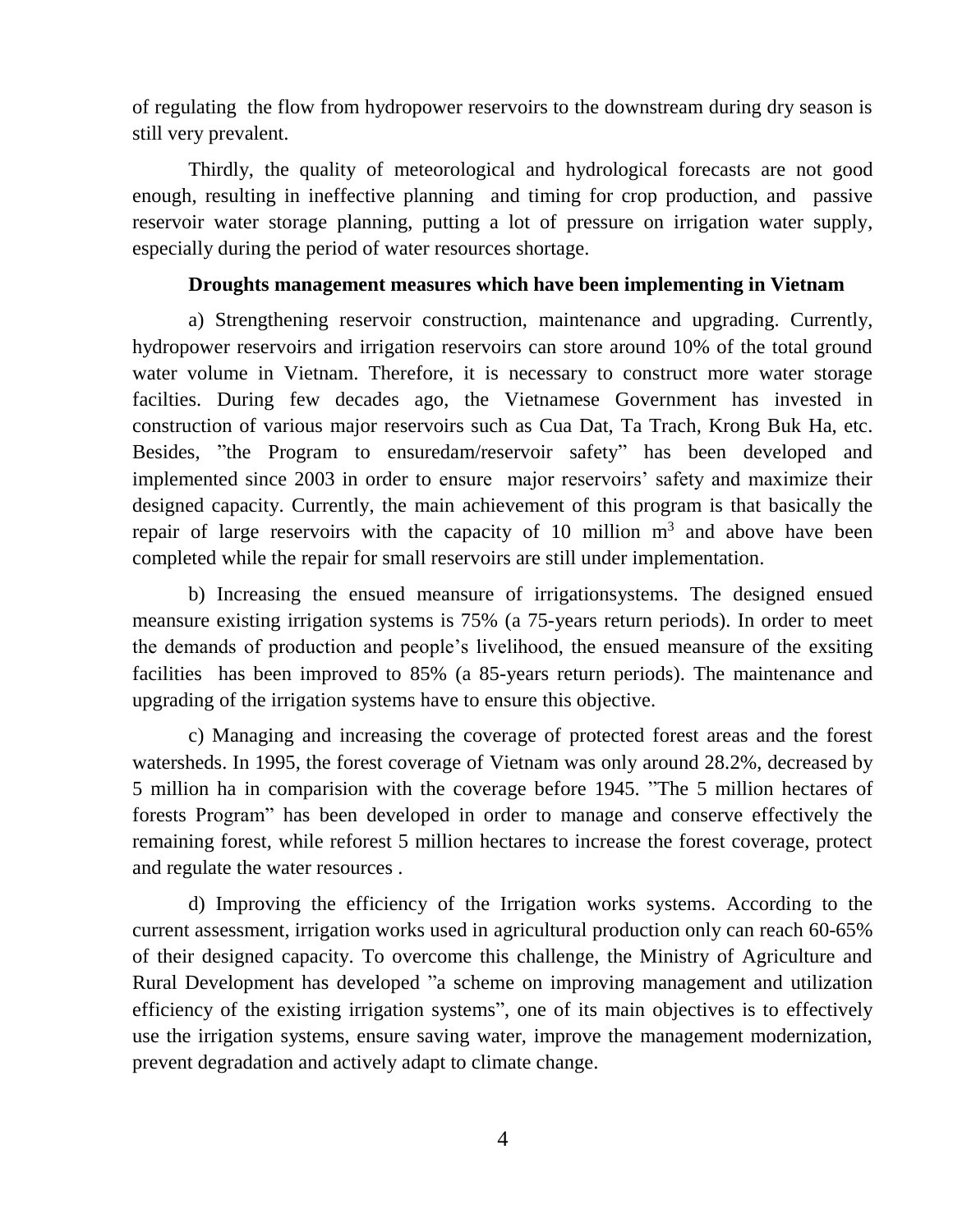e) Regulating water sources in the catchment area. In reality, water supply for agriculture production and manage drought is under the responsibilities of MARD and Vietnam Electricity Corporation by their coordination in regulating the water from hydropower reservoir to supply to the downstream regions. For example, for the last 10 years, there have been additional supply of water for Winter-Spring rice cultivation in the Red river delta, supplying enough water sources for crop production. Nevertheless, reservoirs in the central coastal lands area also have been regulating in order to supply enough water for the lowlands during the dry season.

f) Crop restructuring. to respond to the water shortage issue, especially in central coastal lands and central highlands areas. Rice has been replaced by other plants which use less water. This restructuring has been under close management of the Ministry of Agriculture and Rural development and actively implemented at the local level.

g) Improving the implementation of water-saving measures. In order to save water, the "Canal Upgrading Program" have been implementing in order to enhance the effectiveness of the irrigation system. In particular, since the system has been standardized stabilized, the water loss has decreased by 20-25 %, the canal water level is high enough for gravity irrigation; therefore, shorten the irrigation time. The irrigation management has become more active and the cost of regular maintenance for the new system is only about 60 % of the cost for the previous soil canal system.

On the other hand, innovative technologies and methods of rice cultivation have been done pilot research on and implemented step by step in many different regions. The innovative methods may apply for 1,000,000 ha paddy rice in 2020 and has proven to be able to decreased 20-25% of irrigation water, 70-90% of rice varieties, 20-25% of fertilizes, 50-70% of pesticides, 20-25% of greenhouse gas emissions and increased 9-15% of rice yield.

h) Dredging upstream of inrrigation intake and canal system, installing mobile pumping stations to utilize the water resources are some frequently used measures at the local level. In principles, the implementing costs for these measures are covered by the annual irrigation fee incomes of local irrigation management organisations.Droughts and natural disasters can take place in various regions in Vietnam due to both objective and subjective factors. They can bring significant impacts on agricultural production and people's livelihood. Even though, droughts can be forecasted and relatively slow-paced, drought management measures are not simple and there is a need for long-term measures besides the immediate responses. To deal with droughts, the long-term forecast can play a very important role and support the agriculture production planning such as effective and proactive crop restructuring, rescheduling cropping season, adjusting water supply and